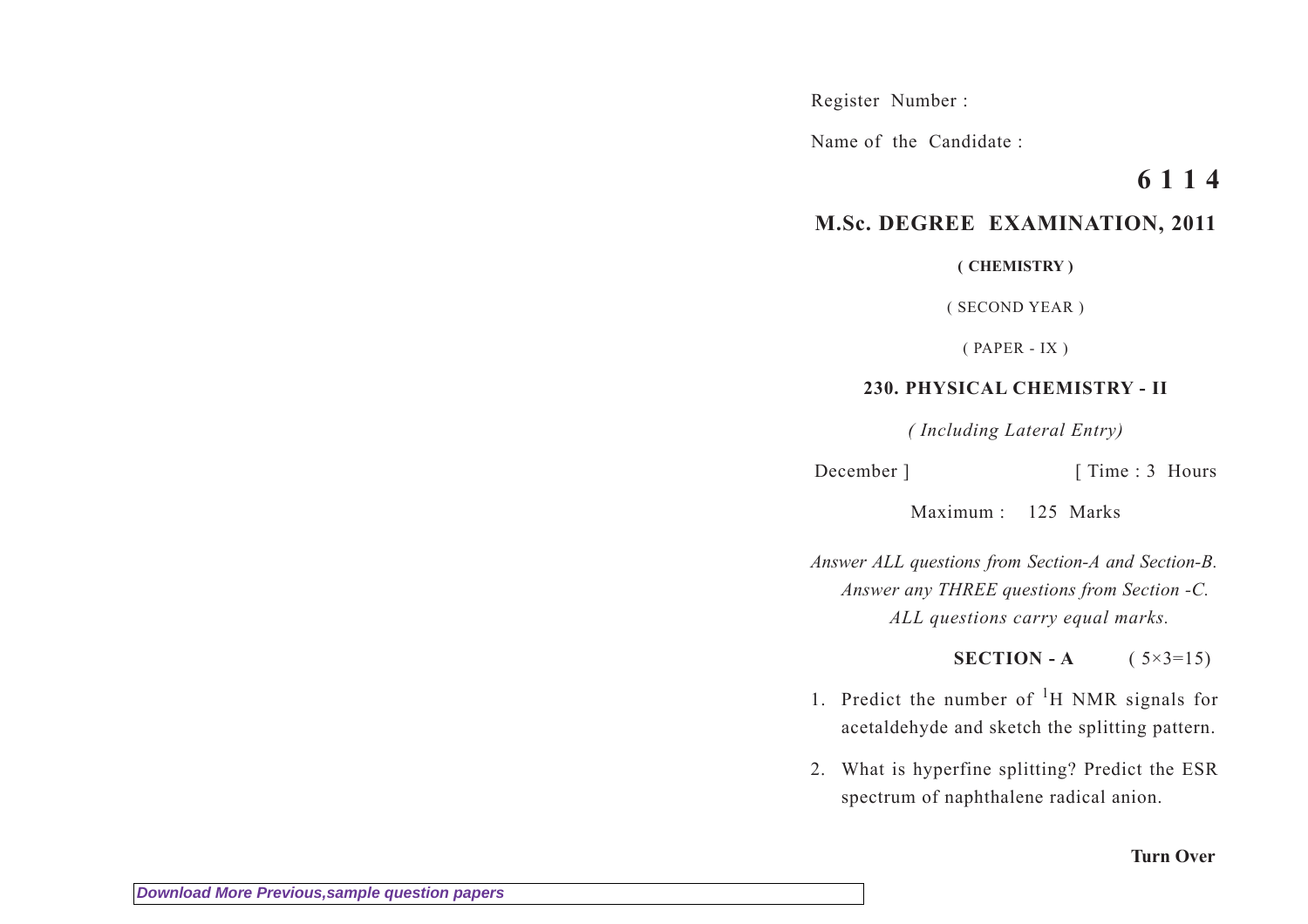- 3. Heat supplied to a engine is 1897·8 kJ. How much useful work can be done by the engine which works between 0ºC and 100ºC?
- 4. Write Butler-Volmer equation and explain the terms.
- 5. Explain the significance of linear free energy relationship.

**SECTION - B**  $(3 \times 20=60)$ 

6. (a) Describe the theory of  $^{13}C$  NMR spectroscopy.

 $(OR)$ 

- (b) Write notes on NOESY and HSQC techniques.
- 7. (a) Explain Mc Lafferty rearrangement with examples.

(OR)

(b) Discuss the applications of ESR spectroscopy in the study of transition metal complexes.

- (b) Derive BET equation. Show that under certain conditions, it reduces to Langmuir isotherm.
- 15. (a) Explain the significance of Hammet and Taft equations.
	- (b) Describe the Lindermann-Hinshelwood theory of unimolecular reactions.

**[Download More Previous,sample question papers](http://downloadmela.com/pages/previouspapers/previouspapers.html)**